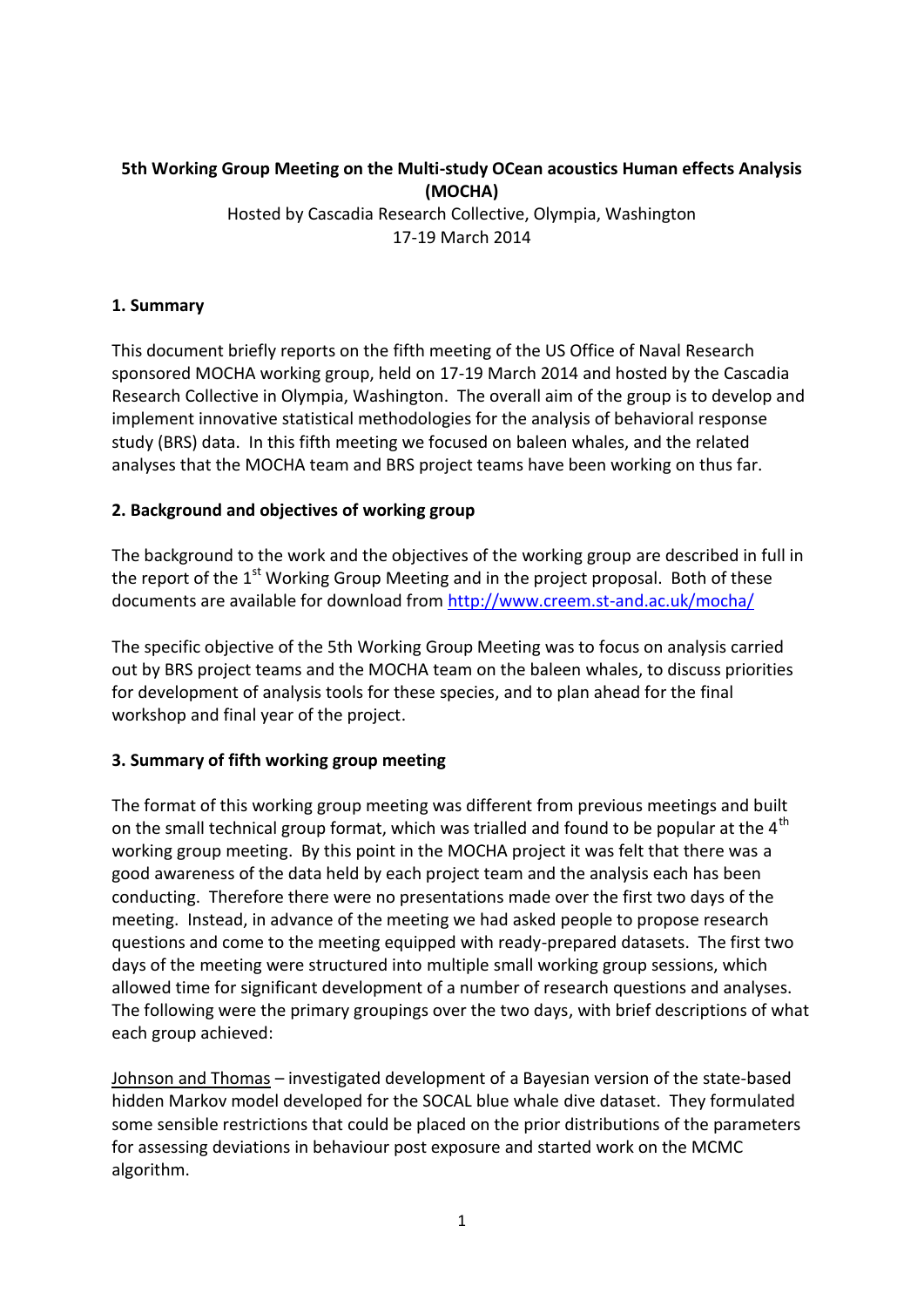Sadykova and Bowers – implemented a dive-by-dive state-based model for pilot whale data. A hidden Markov model (HMM) framework was used to define behavioural states and to understand how those states depend on received levels. The HMM was constructed based on the assumption that there were 2-3 underlying behavioural states and that the observations were conditionally independent given the state. The playback received level was included as a covariate in the transition probability matrix. Input data for the model included dive duration, surface duration, maximum depth, buzzes, median minimum specific acceleration and variation in heading.

McClintock, Wensveen, Calambokidis, Southall, Tyack, Miller, Noad and Gailey – held a discussion about how to define, and identify, an avoidance response in horizontal movement (i.e. from a centre of repulsion). The goal was to investigate how horizontal avoidance can be modelled within a state-based movement model framework. McClintock led a brainstorm session in which the group discussed possible models, the general level of model complexity, and what defines avoidance responses in baleen whales. Discussion focussed on the movements of humpback whales and blue whales as 3S, SOCAL and BRAHSS have large data sets for these species. The group decided that the initial model should include: 2-dimensional movement (horizontal plane only), 3-4 behavioural states (forage, travel with/without avoidance), no measurement error, and include both the stationary source and moving source. The group thought avoidance was defined by: an initial change in the direction of movement, movement directly away (stationary source) or at 90 degrees relative to the projected source track, a potential increase in directionality, and a potential increase in speed. The output of the discussion was values of input parameters for avoidance speed and optimal escape angles from both stationary and moving sources.

Thomas and Wensveen – simulated from a horizontal movement model with avoidance. Following the discussion session described above, Thomas and Wensveen implemented a movement model and simulated tracks from this model for the stationary and moving source cases with and without avoidance (Figure 1).



Figure 1: Example output from the simulation of horizontal avoidance. Green represents travelling, blue represents foraging, red represents the period of horizontal avoidance, the black line and arrow represent the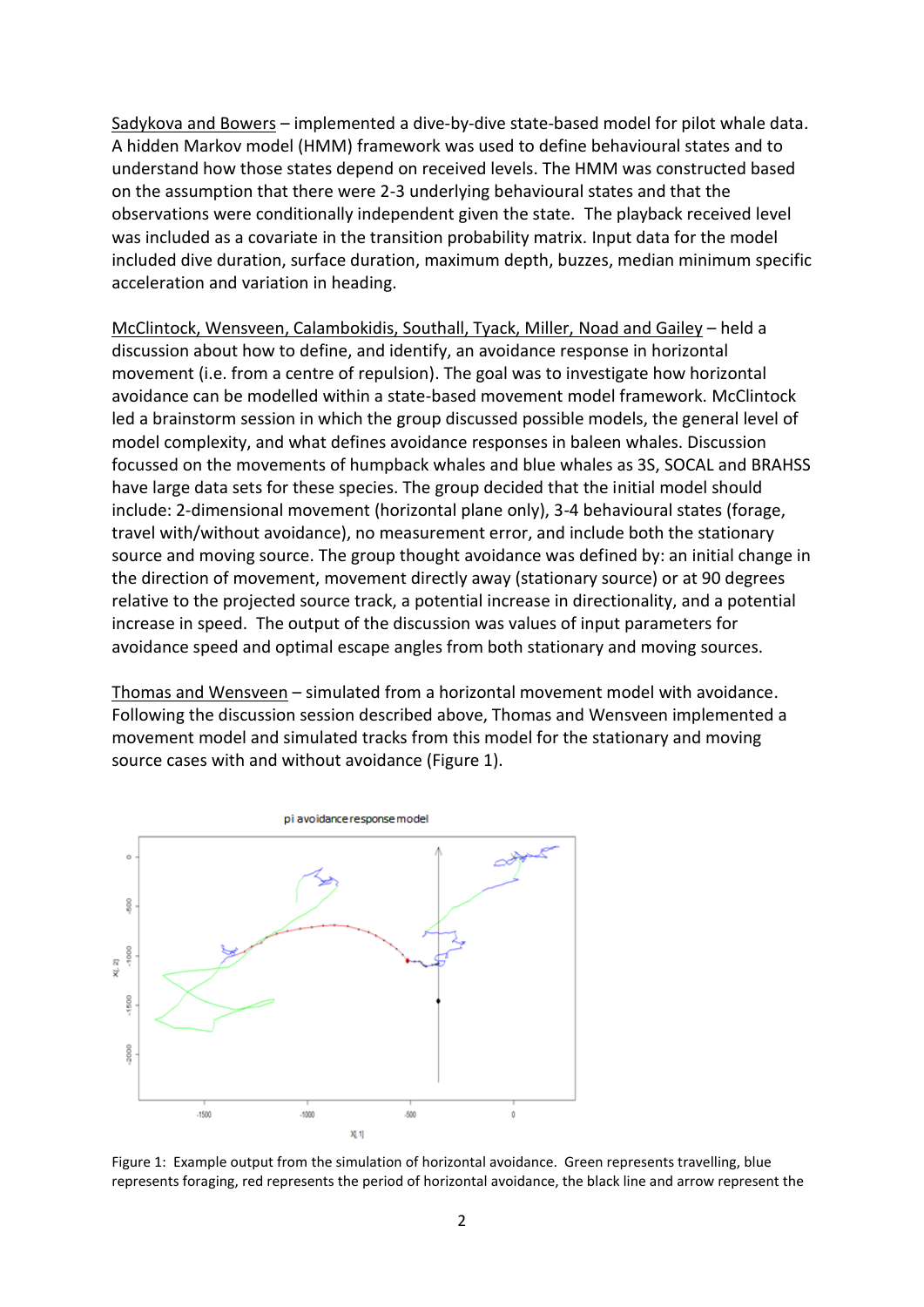source and the direction of travel, the black circle represents the start of the exposure session, and the red circle represents the start of the avoidance response.

Mackenzie and Dunlop – implemented a multivariate Generalised Estimating Equation (GEE) to identify responses of migrating humpback whales to playbacks. Following a discussion about how to include received level (RL) as a covariate and how to combine RL with other relevant dose metrics, such as distance to source, Mackenzie and Dunlop worked on the development of an interaction surface between two dose metrics (RL and distance). This 2D interaction surface was then used as a predictor variable in a multivariate GEE model looking at a number of different response variables (e.g. change of course relative to 180 degrees and speed of southward movement).

DeRuiter, Stimpert and Falcone – implemented fin whale call rate analysis based on DTAG and focal follow data to determine behavioural context of calls and any effect of controlled exposure to sonar. The initial data set was binned into 1-minute intervals and included call count as the response variable and mean whale depth, mean body pitch, group size, group dispersion, source-whale range, and CEE received level. They worked in parallel on preparation of the full SOCAL fin whale dataset (approximately 6-10 whales) and development of the modelling framework using pilot data from one whale; work will continue to fit the model to the full data set.

Harris, Miller, Southall and Tyack – reviewed dose-intensity modelling methods for severity scored data. Prior to the meeting, the MOCHA project had been working on methods to model the relationship between dose and responses of differing intensity (as measured on the Southall et al. (2007) severity scale). A couple of different model options had been investigated and Harris put forward a proposal at the meeting to move forward with the marginal stratified Cox proportional hazards method for recurrent events. The assumptions of the marginal approach, whereby responses of any severity have an equal probability of occurring at any time point, was felt to be more appropriate than the assumptions of the conditional approach. However, it was agreed that the input data be modified to reflect the belief that if a moderate response is observed, then all responses at least as severe have also occurred. This results in a dataset where low severity scores do not occur at higher SELs then high severity scores within one exposure session. There was agreement within the group that we can move forward with this method and look at different dose metrics (e.g. SPL, proximity to source), as well as different covariates (e.g. behavioural state at the start of exposure).

Sadykova and Dunlop –implemented a hidden Markov model (HMM) for humpback whale focal follow data. Using multiple response variables in a behavioural response study analysis can be complicated, and results can be difficult to interpret in the context of being biologically meaningful. Defining behavioural states in an objective way may be one solution. A hidden Markov model (HMM) was used as the framework to define behavioural states in migrating humpback whales. The baseline data set (when there was no source vessel in the area) was used as the test set. This data was land-based focal follow data of about 80 migrating groups. Variables included in the model were continuous measures of course and speed, rates of surface active behaviours, and dive time and categorical measures of social context (group composition and group social behaviour).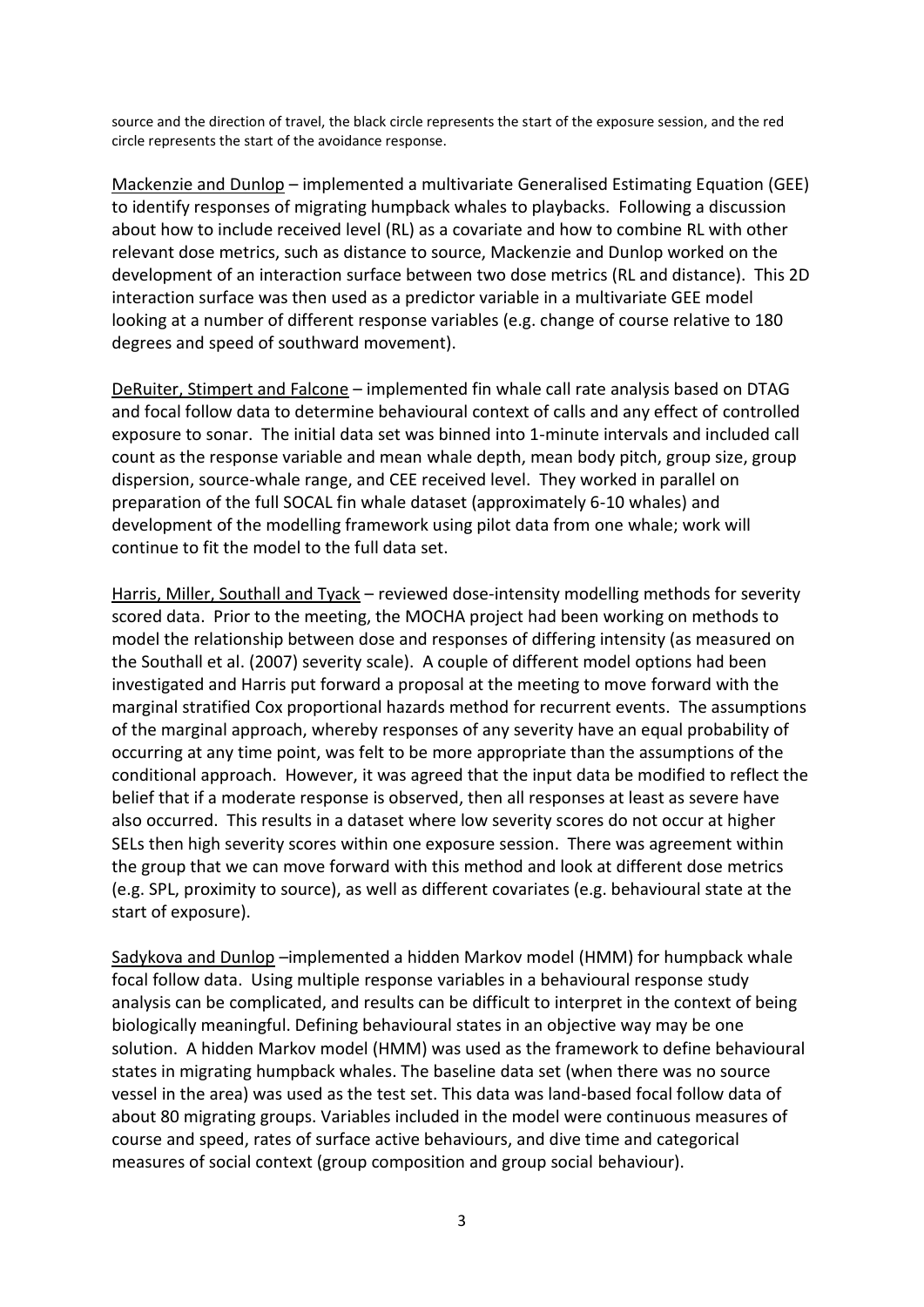Mackenzie and Bowers – implemented change-point methods with spatially-adaptive smoothing. The aim was to identify change points in the DTAG data (ODBA, heading, and depth), where the "changes" last for differing amounts of time. They created a piecewise linear regression model for spline-smoothed data with an adaptive knot selection algorithm (SALSA) that determines both the number and location for "knots". These knots represent a change point and the distance between knots would represent the duration of this altered state.

The focus of the last morning of the meeting was meta-analysis across projects and species. The MOCHA project is entering its final year of funding, and as such, we are keen to extend some of our analysis methods to include data from more species and projects. It was agreed that each project will aim to publish their individual data and results first before any publication uses the data for meta-analysis. Each project will supply data to allow MOCHA to progress with analysis development but will place a realistic embargo date on its publication. From the MOCHA perspective the primary options for meta-analysis include exposure-response/exposure-intensity modelling, event rate analysis (e.g. baleen whale lunge rate analysis), and state-based modelling. There was interest in all of these ideas with the priority being the exposure-response/exposure-intensity models. Currently there is a reliance on expert scoring to obtain more data for the exposure-response/exposureintensity modelling. Expert scored data are expected to be received from 3S2, SOCAL and AUTEC in the next six months, allowing the current models to be substantially extended.

Finally we discussed the venue, date and format of the final MOCHA working group meeting. It had already been agreed to hold the meeting in St Andrews towards the end of 2014, but exact dates were still to be decided. It was felt that a four day meeting will allow for two days of presentations on MOCHA outputs with external reviewers present, and two days of technical meetings with project partners. It was agreed to hold the review meeting prior to the technical meeting.

#### **4. Acknowledgements**

We would like to acknowledge that, although the MOCHA project itself is funded by the US Office of Naval Research, we rely on the participation of the working group members whose time and efforts are kindly supported by a wide range of institutes and funders.